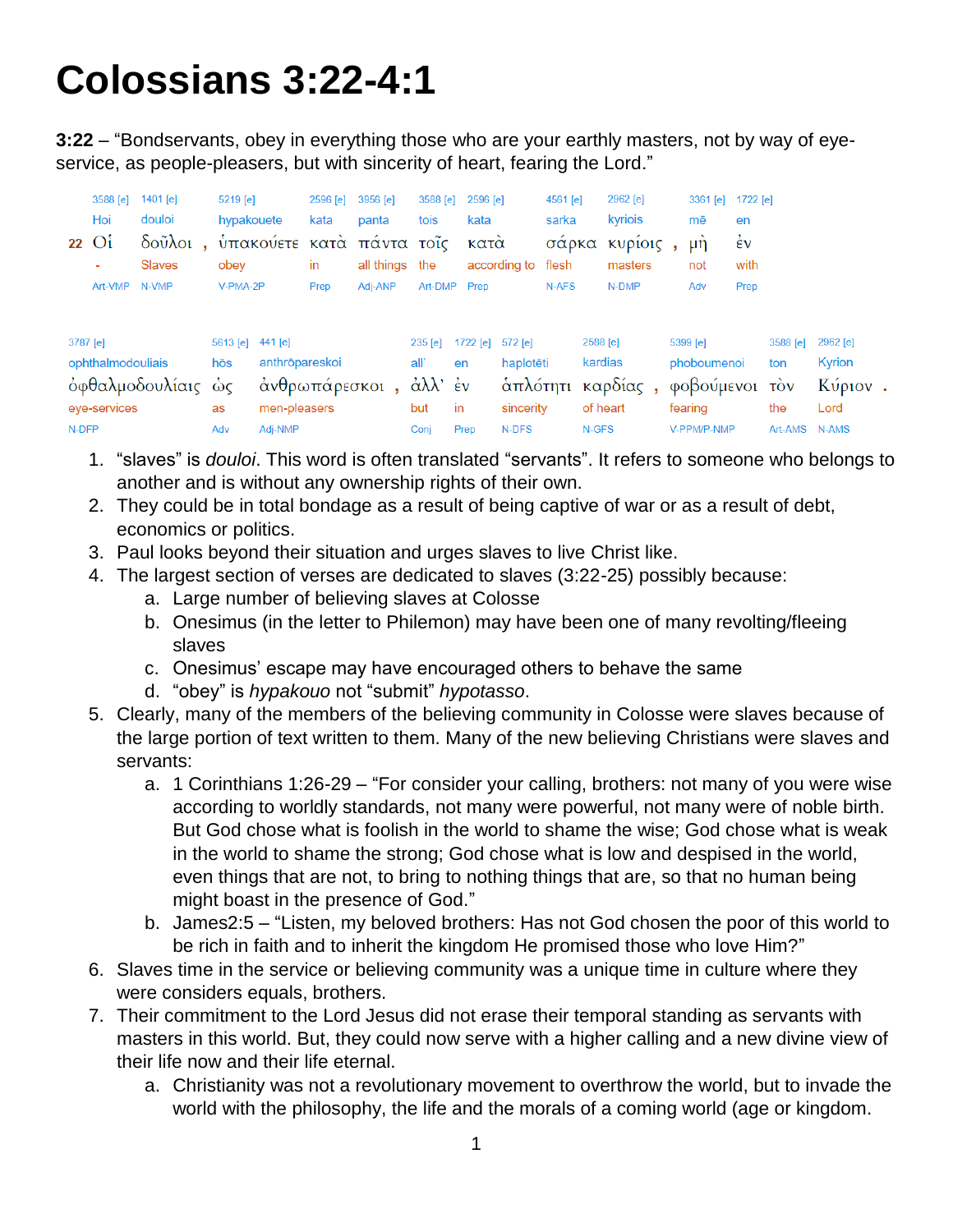- b. Christianity was about transformation of individuals which would cause transformation of pagan societies in the present age. But, Christianity would never completely conqueror in this age because of the world, the flesh and the devil. Total overthrow would take place when the Lord Jesus returned.
- c. Christians were never to be treasonous, but at times they would have to choose between serving the God or serving the world.
	- i. Acts 25:8 "Then Paul made his defense: "I have done nothing wrong against the Jewish law or against the temple or against Caesar."
	- ii. Romans 13:1-7
	- iii. 1 Peter 2:13-17
	- iv. Acts 5:29 "Then Peter and the other apostles answered and said, "We ought to obey God rather than men."
- 8. It is hard for the Western mind which is based in materialism, success and living your best life now to comprehend God's concern for the inner man's fellowship with God, preparation for eternity and conforming into the image of Jesus.
	- a. Conforming into the image of Jesus is opposite the "world system" controlled by Satan and his values.
	- b. Satan knows this age is passing away. He knows that what he has now in this temporal kingdom will eventually be lost for all eternity:

- Rev. 12:12 – "Therefore, rejoice, O heavens and you who dwell in them! But woe to you, O earth and sea, for the devil has come down to you in great wrath, because he knows that his time is short!"

- 9. Slaves have a new attitude. No longer motivated by the world system and human approval.
	- a. *Ophthalmodoulia* is a compound of:
		- i. *Ophthalmos* = "eye"
		- ii. *Doulos* = "service"
	- b. "Fear of the Lord" *phobeomai* reverence for the Lord is now their motivation to serve in this age. Think of:
		- i. Joseph
		- ii. Daniel
		- iii. Onesimus
- **3:23** "Whatever you do, work heartily, as for the Lord and not for men,"
	- 1. Slaves have a new reference point: The Lord
	- 2. The Lord is the ultimate master of all
	- 3. Work was not done for men, but in obedience and worship of the Lord
	- 4. "work" is in the imperative or the mood of command
	- 5. Here the word for "heart" or "heartily" is *ek psuche* which means "out of soul" and most likely refers to the physical effort that is manifested from the soul working through the body. This is in contrast to the inner attitude of 3:22 "sincerity of heart."

**3:24** – "knowing that from the Lord you will receive the inheritance as your reward. You are serving the Lord Christ."

1. Slaves have a new level of reward. No longer temporal and of this passing world, but eternal and of the Kingdom of God.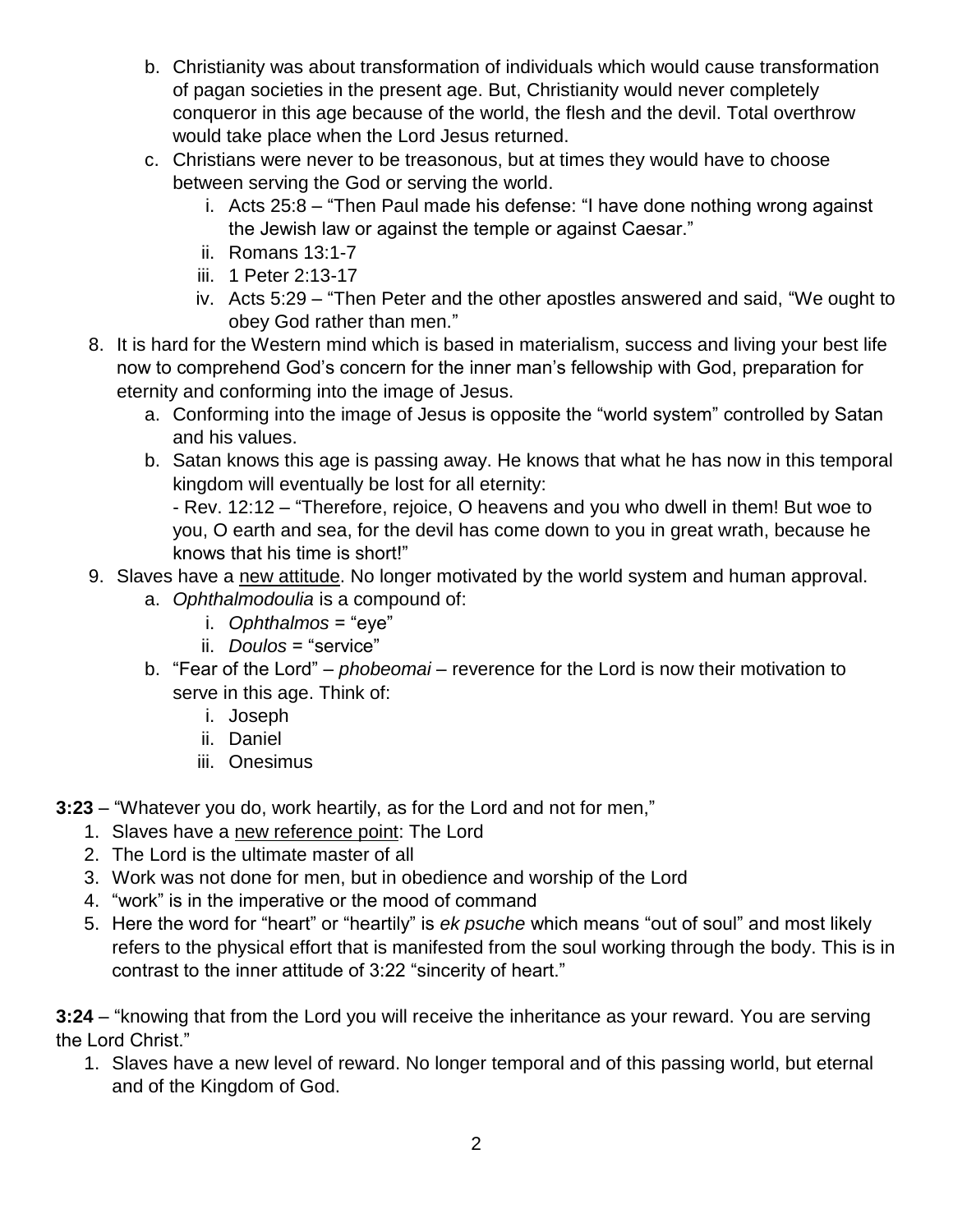- 2. "reward" is the same one referred to in 1:12 "Giving joyful thanks to the Father, who has qualified you to share in the inheritance of his holy people in the kingdom of light."
- **3:25** "For the wrongdoer will be paid back for the wrong he has done, and there is no partiality."
	- 1. Three types of motivation are given in 3:24-35
		- a. Reward an inheritance from the Lord. Here the doctrine of eternal rewards gets some life application.
		- b. The Lord the slave's service on earth was service to the Lord Christ.
		- c. Retribution there will be vindication for anything the slaves do wrong or in rebellion.
	- 2. Who is this verse warning: Slaves or Masters? This verse ends the words to slaves, but may introduce the words to the masters.
		- a. "Anyone who does wrong" clearly "anyone" means anyone anywhere at any time. But, in context:
			- i. Slaves are responsible to do what is right in the eyes of the master on earth and in heaven
			- ii. Masters are responsible to do what is right in the eyes of their slaves on earth and their master in heaven.
	- 3. "There is no favoritism"
		- a. On earth and in this current world system there is favoritism. And, the favoritism of this age can confuse and deceive the people of this age.
			- i. The morality of this age is not always aligned with eternal morality
			- ii. The last of this age will be first and the first of this age will be last.
			- iii. Acceptance, fame and legendary status in this age does not translate into acceptance, fame and legendary status in the age to come
		- b. Masters and slaves will be judged by the same standard with no concern for their worldly status. There will be no worldly favoritism transferred into the eternal judgment or the eternal kingdom.
		- c. In Ephesians 6:9 the phrase "there is no favoritism" is explicitly applied to the masters: "Masters, do the same to them, and stop your threatening, knowing that he who is both their Master and yours is in heaven, and that there is no partiality with him."

**4:1** – "Masters, treat your bondservants justly and fairly, knowing that you also have a Master in heaven."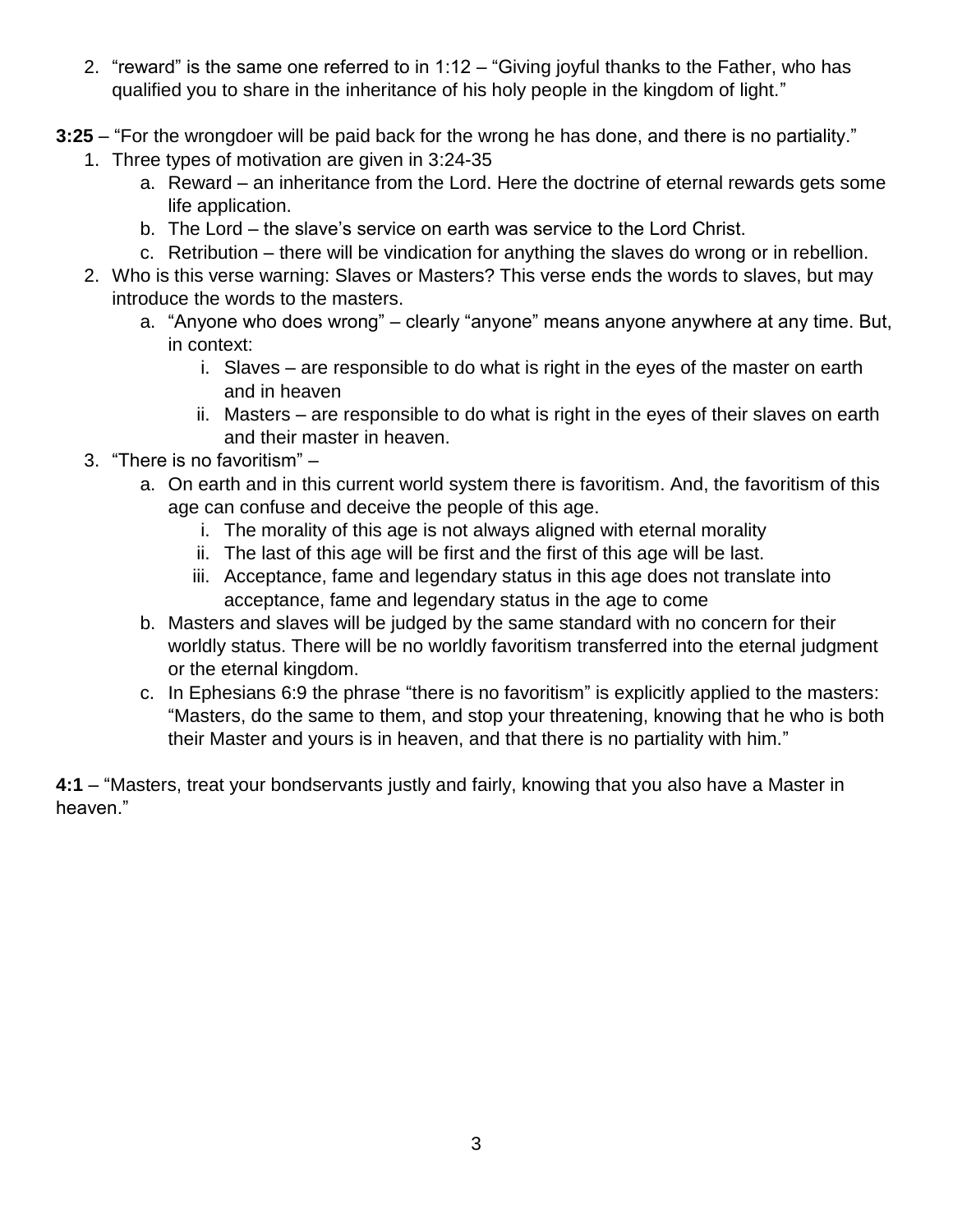|         | 3588 [e]    | 2962 [e]                  |  |           | 3588 [e]         |             |                           | $1342$ [e] |     | 2532 [e]                 |  | 3588 [e]          |          | 2471 [e]                    |          | 3588 [e]       | 1401 [e]          |  |
|---------|-------------|---------------------------|--|-----------|------------------|-------------|---------------------------|------------|-----|--------------------------|--|-------------------|----------|-----------------------------|----------|----------------|-------------------|--|
|         | Hoi         | kyrioi                    |  |           | to               |             | dikaion                   |            |     | kai                      |  | tēn               |          | isotēta                     |          | tois           | doulois           |  |
|         | $1 \Omega$  | κύριοι,<br><b>Masters</b> |  |           | τò<br>that which |             | δίκαιον<br>[is] righteous |            |     | $\kappa$ $\alpha$<br>and |  | τήν<br>that which |          | ισότητα<br>ŋ.<br>[is] equal |          | τοΐς<br>to the | δούλοις<br>slaves |  |
| Art-VMP |             | N-VMP                     |  |           | Art-ANS          |             | Adj-ANS                   |            |     | Conj                     |  | Art-AFS           |          | N-AFS                       |          | Art-DMP        | N-DMP             |  |
|         |             |                           |  |           |                  |             |                           |            |     |                          |  |                   |          |                             |          |                |                   |  |
|         | 3930 [e]    |                           |  | 1492 [e]  |                  | 3754 [e]    |                           | 2532 [e]   |     | 4771 [e]                 |  | 2192 [e]          | 2962 [e] |                             | 1722 [e] | 3772 [e]       |                   |  |
|         | parechesthe |                           |  | eidotes   |                  | hoti        |                           | kai        |     | hymeis                   |  | echete            | Kyrion   |                             | en       | ourano         |                   |  |
|         | παρέχεσθε,  |                           |  |           |                  | εἰδότες ὅτι |                           | καὶ        |     | ὑμεῖς                    |  | έχετε             |          | Κύριον έν                   |          | ούρανῷ.        |                   |  |
| give    |             |                           |  | knowing   |                  | that        |                           | also       | you |                          |  | have              |          | a Master                    | in       | heaven         |                   |  |
|         | V-PMM-2P    |                           |  | V-RPA-NMP |                  | Conj        |                           | Conj       |     | PPro-N2P                 |  | V-PIA-2P          | N-AMS    |                             | Prep     | N-DMS          |                   |  |

- 1. "righteous" *dikaion* correct, righteous. Treatment that keeps you innocent. Especially, just in the eyes of God.
- 2. "equal" or "fair" *isoteta* equality, equality of treatment, fairness
- 1. The World, the flesh and the devil Ephesians 2:2-3 -

"You were dead in the trespasses and sins in which you once walked, following the course of this world, following the prince of the power of the air, the spirit that is now at work in the sons of disobedience — among whom we all once lived in the passions of our flesh, carrying out the desires of the body and the mind, and were by nature children of wrath, like the rest of mankind."

- a. The **Father** opposes the world 1 John 2:15-17 "Do not love the world or the things in the world. If anyone loves the world, the love of the Father is not in him. For all that is in the world—the desires of the flesh and the desires of the eyes and pride of life—is not from the Father but is from the world. And the world is passing away along with its desires, but whoever does the will of God abides forever."
- b. **Holy Spirit** opposes the flesh Galatians 5:16-17 "I say, walk by the Spirit, and you will not gratify the desires of the flesh. For the desires of the flesh are against the Spirit, and the desires of the Spirit are against the flesh, for these are opposed to each other, to keep you from doing the things you want to do."
- c. The **Son** opposes the devil 1 John 3:8 "Whoever makes a practice of sinning is of the devil, for the devil has been sinning from the beginning. The reason the Son of God appeared was to destroy the works of the devil." (and, Luke 4)
- 2. Truth, and deception 2 Thessalonians 2:11 "Therefore God sends them a strong delusion, so that they may believe what is false, in order that all may be condemned who did not believe the truth but had pleasure in unrighteousness."
- 3. Suffering
	- a. 1 Peter 3:8-22